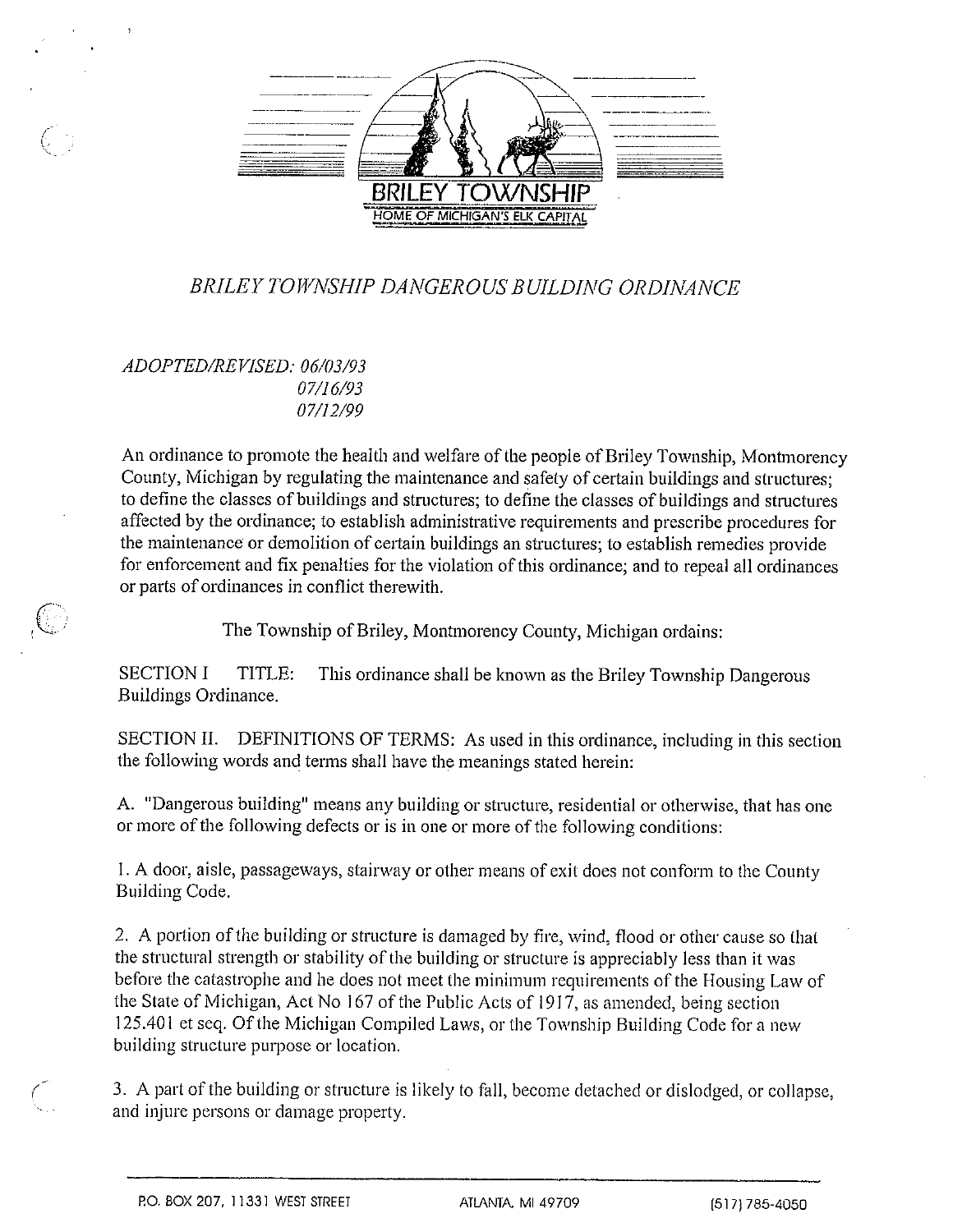4. A portion of the building or structure has settled to such an extent that walls or other structural portions of the building or structure have materially less resistance to wind than is required in the case of new construction by the Housing Law of the State of Michigan, Act No.1 167 of the Public Acts of 1917. as amended, being Section 125.40 et seq. Of the Michigan Compiled Laws.

5. The building structure or a part of the building structure, because of dilapidation, deterioration, decay, faulty construction or the removal or movement of some portion of the ground necessary for the support or for other reasons, is likely to partially or completely collapse, or some portion of the foundation or underpinning of the building or structure is likely to fall or give way.

6. The building or structure ,or <sup>a</sup> part of the building or structure, is manifestly unsafe for the purpose for which it is used.

7. The building or structure is damaged by fire, wind or flood, or is dilapidated or deteriorated and has become an attractive nuisance to children who might play in the building or structure to their danger ,or become a harbor for vagrants, criminals or immoral persons, or enables persons to resort to the building or structure for committing <sup>a</sup> nuisance or an unlawful or immoral act.

8. A building or structure used or intended to be used for dwelling purposes, including the adjoining grounds, because of dilapidation, decay, damage, faulty construction or arrangement, or otherwise, is unsanitary or unfit for human habitation, is in <sup>a</sup> condition that the health officer of the township or county determines is likely to cause sickness or disease, or is likely to injure the health safety or general welfare of people living in the dwelling.

9. A building or structure is vacant, dilapidated and open at door or window, leaving the interior of the building exposed to the elements or accessible to entrance by trespassers.

C. " County Building Code" means the building code administered and enforced in the Township pursuant to the State Construction Code Commission Act, Act No. 230 of the Public Acts of 1972, as amended, being section 125.1501 et seq. of the Michigan Compiled Laws.

SECTION III. PROHIBITION OF DANGEROUS BUILDINGS: It shall be unlawfhl for any owner or agent thereof to keep or maintain any building or part thereof which is <sup>a</sup> dangerous building as defined in this ordinance.

SECTION IV. NOTICE OF DANGEROUS BUILDING;

 $\hat{\boldsymbol{\beta}}$ 

A. NOTICE REQUIREMENT Notwithstanding any other provision of this ordinance, if <sup>a</sup> building or structure is determined by the enforcement officer to be <sup>a</sup> dangerous building, the enforcing officer shall issue notice that the building or structure is <sup>a</sup> dangerous building.

B. PARTIES ENTITLED TO NOTICE. The notice shall be served on each owner of or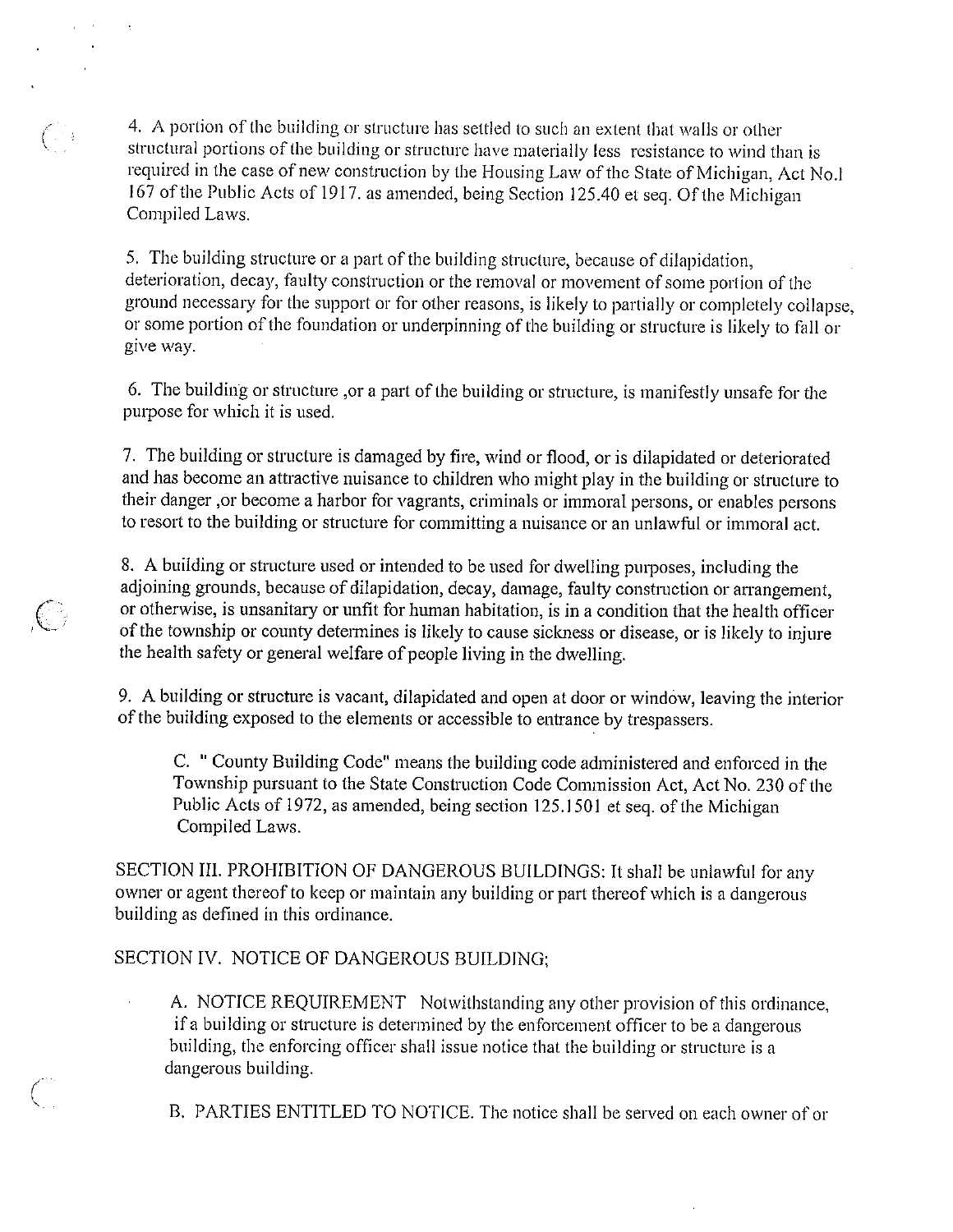party in interest in the building or structure in whose name the property appears on the past local tax assessment records of the township and any occupant of the property.

C. The notice shall specify the dangerous conditions alleged to exist and further specify the action necessary to eliminate the condition. The owner/occupant shall be given <sup>a</sup> minimum of  $ten(10)$  days in order to eliminate the dangerous condition. Additional time may be granted by the enforcement officer where bonafide efforts to remove or rectify the condition are in progress.

D. SERVICE OF NOTICE. The notice shall be in writing and shall be served upon the person to whom the notice is directed either personally or by certified mail, return receipt requested. If served upon <sup>a</sup> person by certified mail, <sup>a</sup> copy of the notice shall also be posted upon <sup>a</sup> conspicuous part of the building or structure.

## SECTION V. ENFORCEMENT AND PENALTIES

A. This ordinance shall be enforced by such persons who shall be so designated by the Township Board.

B. Failure to comply with such notice within time allowed by the owner and or occupant shall constitute <sup>a</sup> violation of the Ordinance.

C. Any person or other entity who violates any of the provisions of this Ordinance is responsible for a municipal civil infraction as defined by the Michigan Law and subject to acivil fine determined in accordance with the following schedule:

|     |                                           | MINIMUM  | MAXIMUM  |
|-----|-------------------------------------------|----------|----------|
| lst | violation within a three-year period      | \$50.00  | \$500.00 |
|     | 2 nd violation within a three-year period | \$100.00 | \$500.00 |
|     | 3rd violation within a three-year period  | \$300.00 | \$500.00 |

Additionally, the violator shalt pay costs, which may include all direct or indirect expenses to which the Township has been put in connection with the violation. In no case, however shall costs of less than \$50.00 or more than \$500.00 be ordered. A violator of this ordinance shall also be subject to such additional sanctions, remedies and judicial orders as authorized under Michigan Law. Each day <sup>a</sup> violation of this Ordinance continues to exist constitutes a separate violation.

## SECTION VI: EFFECTIVE DATE

 $\left(\begin{smallmatrix}1& &\cdots& 0\0& &\cdots& \end{smallmatrix}\right)$ 

This Ordinance shall become effective 30 days following its publication after adoption as required by law.

The foregoing Ordinance was submitted upon motion by Clerk Comber, second by Treasurer Cheedie. Upon roll call the following voted:

Aye: Supervisor Edwards, Clerk Comber, Treasurer Cheedie, Trustee Wasek, Trustee Gohl No: None

Absent: None Aye: Supervisor B<br>
No: None<br>
Absent: None<br>
Edwin H. Comber, Clerk ECTIVE DATE<br>
ECTIVE DATE<br>
all become effective 30 d<br>
dinance was submitted up<br>
ll call the following vote<br>
visor Edwards, Clerk Con<br>
Service Clerk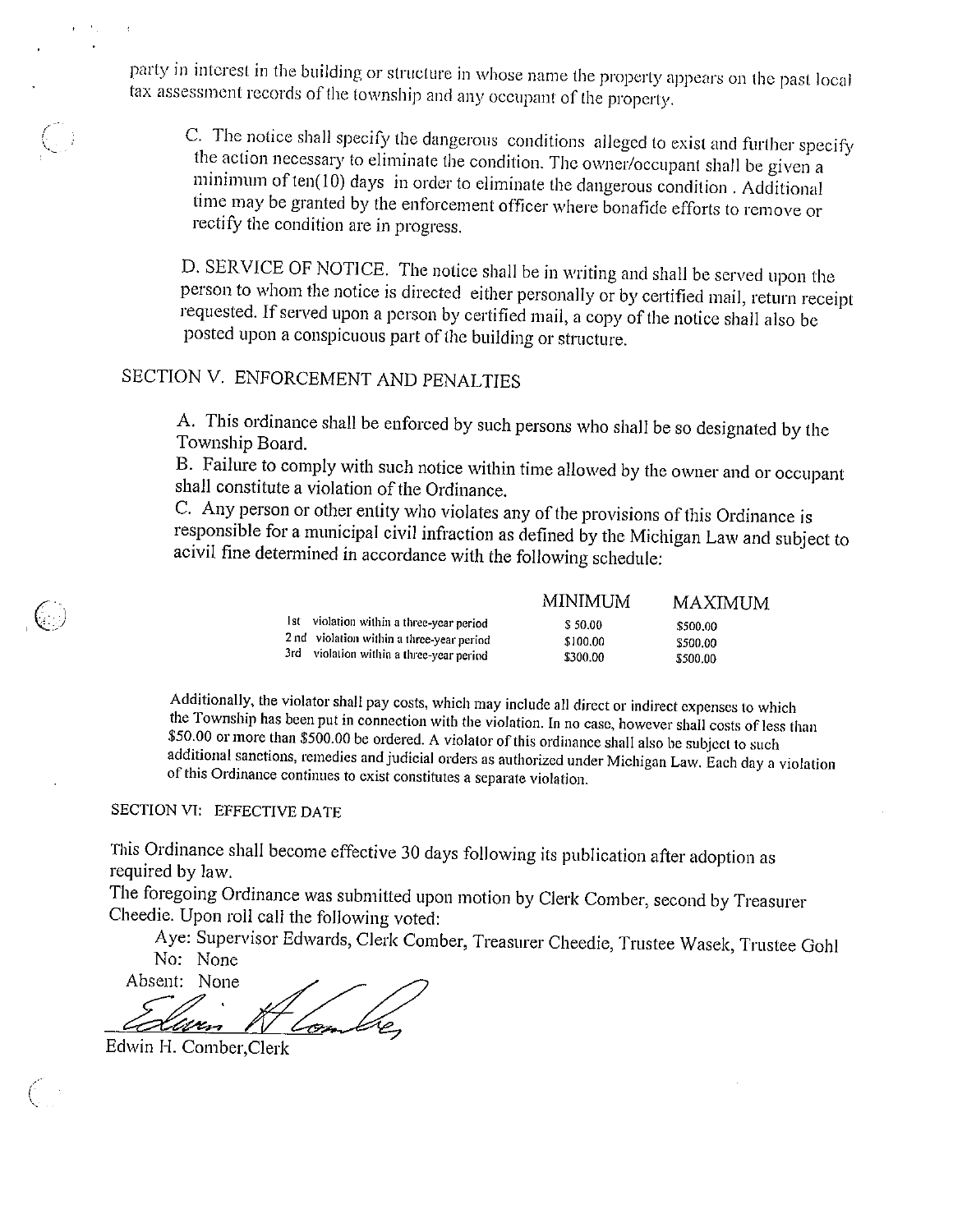I hearby certify that the foregoing constitutes <sup>a</sup> true copy ofan Ordinance duly adopted by the Township Board of the Township of Briley, Montmorency County, Michigan, at <sup>a</sup> Regular Meeting held on the 12th day of July, 1999, the same was published in the Montrnorency County Tribune on July 21st, 1999. Effective Date August 20, 1999.

Ç.

 $\left($ 

Wer .<br>1971

Edwin H. Comber, Briley Township Clerk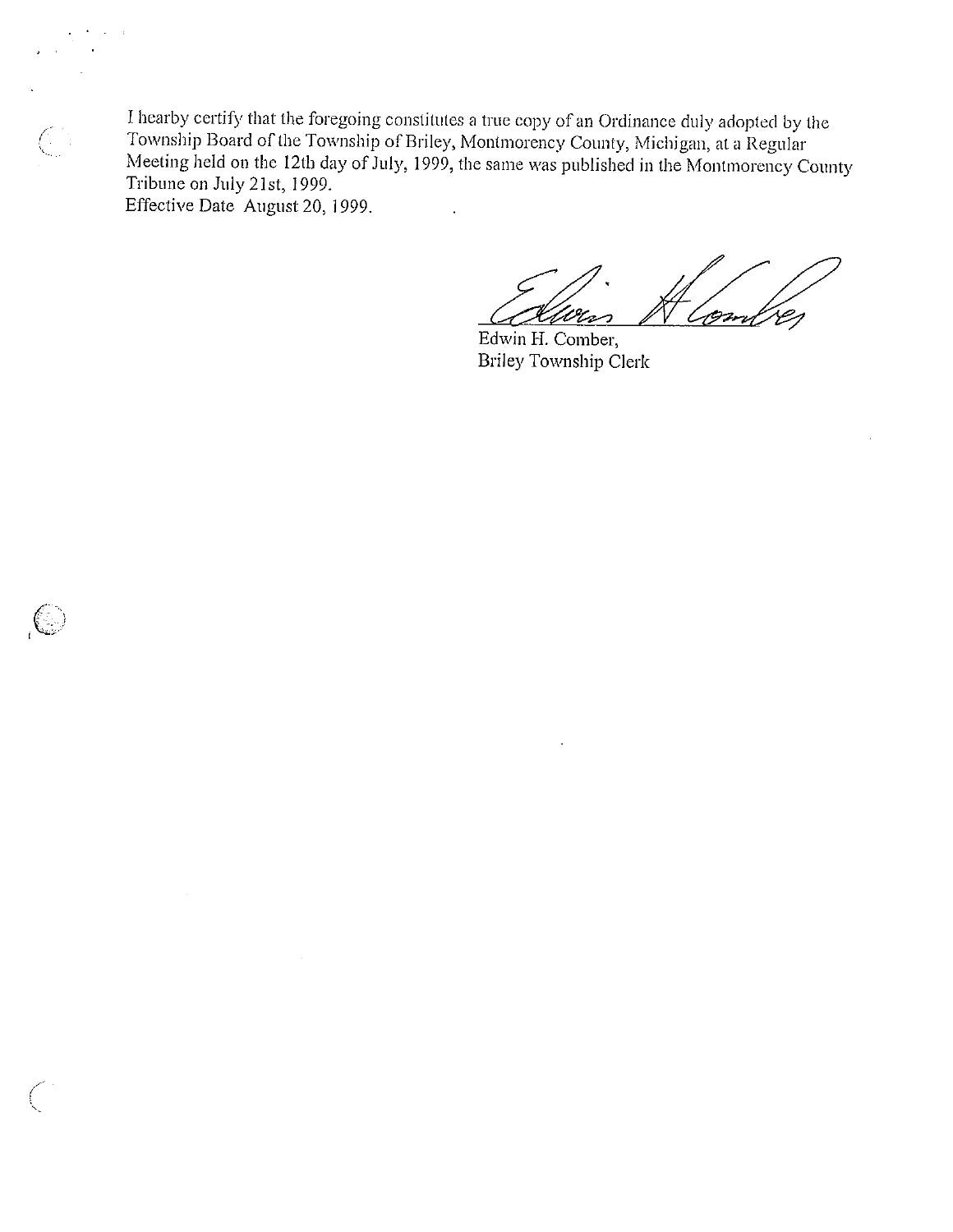## BRILEY TOWNSHIP DANGEROUS BUILDING ORDINANCE ORDINANCE NUMBER 01-07-16-93

| Adopted/Revised: | 06/03/93 |
|------------------|----------|
| Effective:       | 07/16/93 |

 $\sim 10^{11}$ 

An Ordinance to promote the health, safety and welfare of the people of An ordinance to promote the hearth, salety and wellare of the people of<br>Briley Township, Montmorency County, Michigan by regulating the maintenanc princy fomiship) montmorency county, michigan by regulating the maintena<br>and safety of certain buildings and structures; to define the classes of buildings and structures affected by the ordinance; to establish administrative requirements and prescribe procedures for the maintenance <sup>c</sup> demolition of certain buildings and structures; to establish remedies, provide for enforcement, and fix penalties for the violation of this ordinance; and to repeal all ordinances or parts of ordinances in conflict therewith.

The Township of Briley, Montmorency County, Michigan Ordains:

SECTION I. TITLE: This ordinance shall be known and cited as the Briley Township Dangerous Buildings Ordinance.

- SECTION II. DEFINITIONS OF TERMS: As used in this ordinance, including in<br>this section, the following words and terms shall have the meanings stated herein:
	- A. 'dangerous building" means any building or structure, residential or otherwise, that has one or more of the following defects or is in one or more of the following conditions:
		- 1. <sup>A</sup> door, aisle, passageway, stairway or other means of exit does not conform to the County Building Code.
		- 2. <sup>A</sup> portion of the building or structure is damaged by fire, wind, flood or other cause so that the structural strength or stability of the building or structure is appreciably less than it was before the catastrophe and does not meet the minimum requirements of the Housing Law of the State of Michigan, Act No. 167 of the Public Acts of 1917, as amended, being section 125.401 et seq. of the Michigan Compiled Laws, or the Township Building Code for a new building or structure, purpose or location.
		- 3. A part of the building or structure is likely to fall, become detachad or dislodged, or collapse, and injure persons or damage property.

 $1.4.$  A portion of the building or structure has settled to such an extent that walls or other structural portions of the building or structure have materially less resistance to wind than is required in the case of new construction by the Housing Law of the State of Michigan, Act No. 187 of the Public Acts of 1917, as